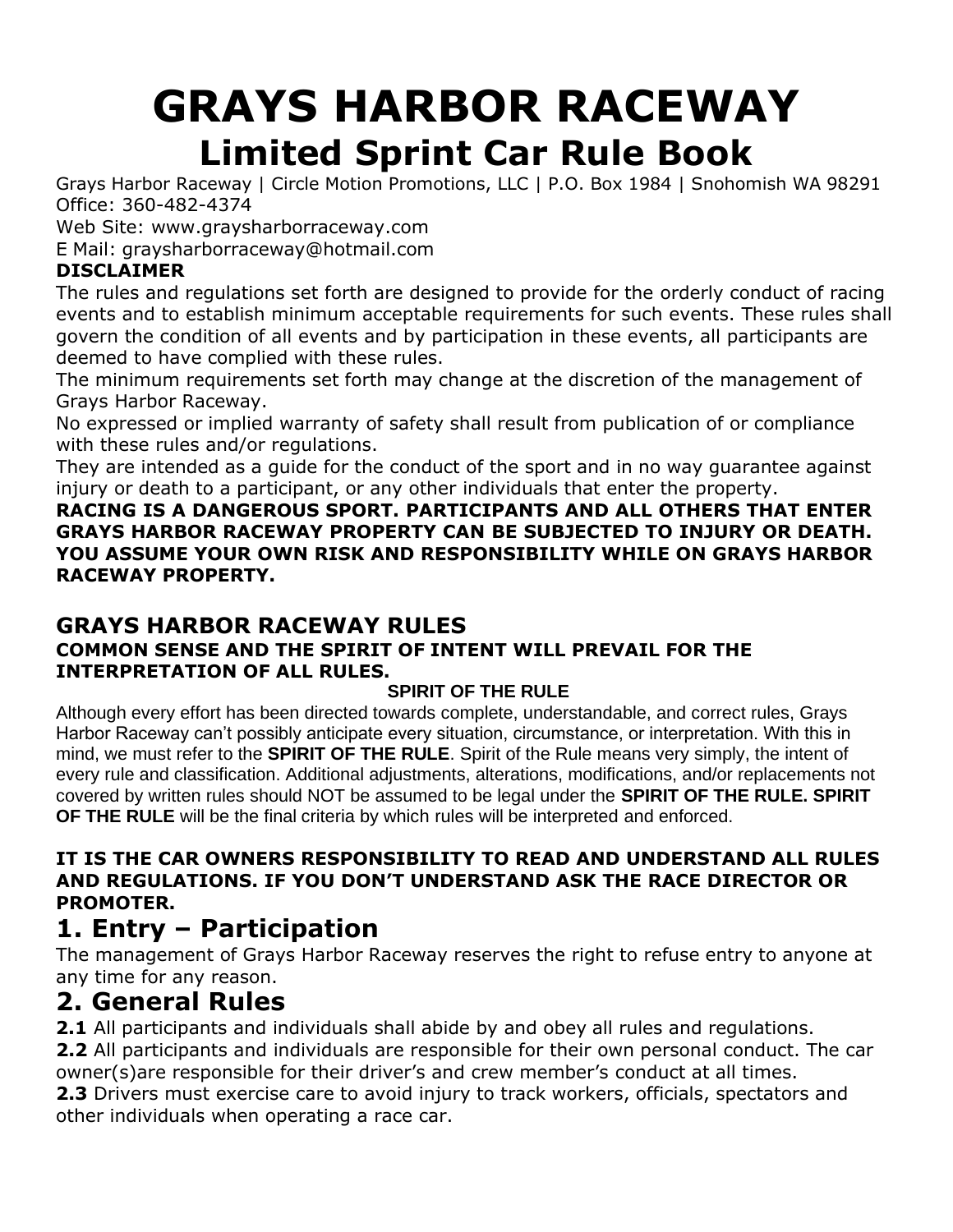**2.4** All fines must be paid prior to the individual(s) returning to Grays Harbor Raceway. **Fines may be deducted from team earnings in which the violator is associated with.**

**2.5** No switching of numbers or qualified cars after race program has started.

**2.6** If a spare car is to be used once the program has started, it must not have been qualified previously that night and will start in the rear of the qualified field.

**2.7** Cars must be neat in appearance. No graphic, obscene or offensive images allowed.

**2.8** Numbers for scoring should be 16" tall and if a letter is added it should be minimum 6" tall.

**2.9** Car owners or drivers that refuse an inspection on any item will be considered illegal.

**2.10** Cars that are illegal will be disqualified for events participated in that night.

**2.11** Illegal engines will result in a fine of up to **\$1,000.00** and loss of all points to date.

**2.12** Engines that pump big will have the option to tear down for cubic inch verification.

**2.13 Management reserves the right to check any cars for rule compliance at any time.**

2.14 In order to protest a competitor's motor, (Owner or Driver) protestor's car must have finished in the same race as the protested car. Protester (Owner or Driver) must put in writing, and present to the **Race Director** within 15 minutes of the checkered flag. Protester must include in writing what area (Rule/Item) is being protested and accompany

it with \$1,000.00 cash. If protested car is illegal, \$750.00 will be returned to protester. If protested car is legal, \$ 750.00 will be awarded to said car for reassembly inconvenience. The balance will pay the Management and technicians.

**2.15 All other protests must be in writing by affected car owner from same event. 2.16** Grays Harbor Raceway management reserves the right to add, delete or modify any and all rules at any time to ensure a fair and competitive venue for all competitors.

### **3. Participants**

Participants are individuals who are admitted to the restricted area.

## **4. Areas of Grays Harbor Raceway to which rules apply:**

**4.1 Restricted area:** All of the facility which is within the fences that surround the actual racing surface, pit areas and trailer parking lot.

**4.2 Pit area:** All of the facility which is within the fences that surround the actual racing surface, within which the race vehicles are held and maintained while not on the racing surface.

**4.3 Grandstand area/general parking area:** Grandstands and the concession area as well as area used for spectator and employee parking during events.

**4.4** No firearms allowed in the pit area.

### **5. Age Restriction**

All drivers should be at least **sixteen (16)** years of age. **Drivers under age 16 with prior experience may request a variance.** Must follow the age RECOMMENDED REQUIREMENTS as HIGHLY RECOMMENDED by our INSURANCE COMPANY prior to participating at Grays Harbor Raceway and must be approved prior to entering any event. Refer to the age guidelines on our website and follow the request procedures in advance.

**All Drivers age of 16 AND17** must follow the age RECOMMENDED REQUIREMENTS as HIGHLY RECOMMENDED by our INSURANCE COMPANY prior to participating at Grays Harbor Raceway and must be approved prior to entering any event. Refer to the age guidelines on our website and follow the request procedures in advance.

Individuals **under the age of eighteen (18)** must have a **signed**, consent form from **parent** or legal guardian on a form supplied by Grays Harbor Raceway, and signed in front of staff to enter the restricted area.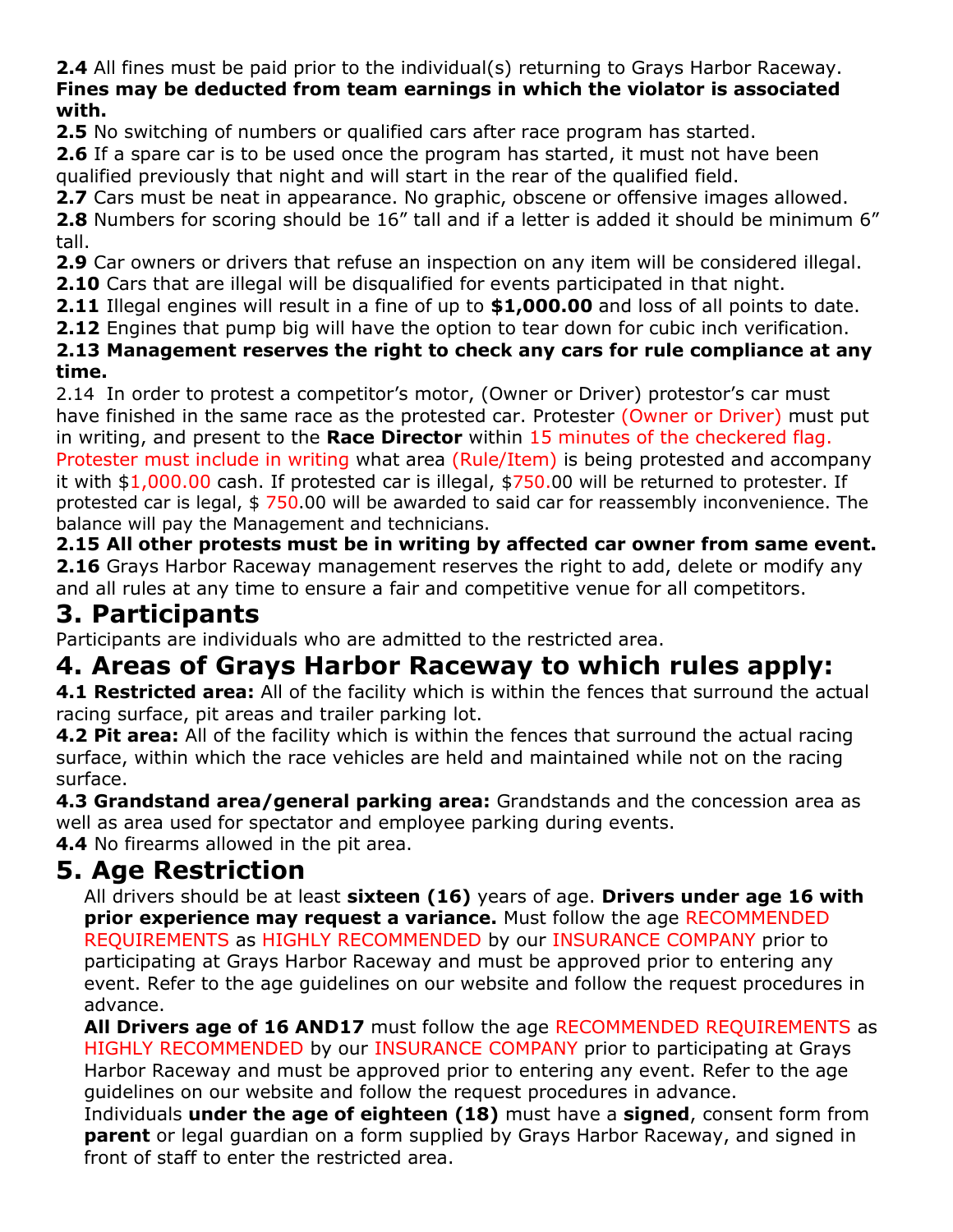# **6. Alcohol / Marijuana**

Possession and or consumption of alcoholic beverages and/or **Marijuana** prior to or during an event are strictly prohibited. Persons under the influence of alcoholic beverages and/or **Marijuana** in the restricted areas may be fined up to \$500.00 and denied access to the restricted area.

# **7. Illegal Drugs**

The use, possession, sale or transfer of illegal drugs on Grays Harbor Raceway property is strictly prohibited. Violators will be fined and denied access to the entire Grays Harbor Raceway property. Violators will be reported to the sheriff's office.

**8. Prescription Drugs** Any participant using over the counter medication or medication prescribed to them by a physician that may restrict or impair their ability to perform a task should not attempt to perform the task.

### **9. Unsportsmanlike conduct**

**9.1 Any physical, verbal or written misconduct which the track management deems detrimental or that distracts from the orderly and peaceful conduct of the racing at Grays Harbor Raceway is strictly prohibited. Violators may be fined a minimum \$250.00 and may be denied access to the restricted area for a minimum of two weeks.**

**9.2 If the misconduct is directed toward Grays Harbor Raceway management, officials, track workers, employees or volunteers, the person(s) involved with the violation may be immediately removed and denied access to the property of Grays Harbor Raceway. A minimum fine of \$500.00 and suspension may be imposed. 9.3 No individuals shall use loud and/or abusive language in addressing track management or officials. Violators may be fined a minimum of \$100.00 and possible suspension.**

**9.4 All fines levied against an individual or team may be withheld from car earnings.**

# **10. Responsibility for and Unspecified Violations**

The track management and officials may impose such penalties as they find appropriate for the situation. The decision of the management and officials shall be final.

### **10.5 Car Owner and Driver are Responsible for**

**WASTE OIL:** MUST BE PLACED IN THE WASTE OIL BARRELS AT THE DESIGNATED WASTE OIL AREA**.** FAILURE TO DO THIS WILL RESULT IN A MINIMUM FINE OF \$200.00 **TIRES:** TAKE THEM WITH YOU, DO NOT LEAVE THEM AT THE TRACK OR FAIRGROUNDS. FAILURE TO DO THIS WILL RESULT IN MINIMUM FINE OF \$200.00 **GARBAGE:** IN YOUR PIT AREA, CLEAN UP YOUR AREA AND USE THE TRASH CANS AVAILABLE THROUGHOUT THE PIT AREA.

### **11. Packing the Track**

**11.1** All persons packing the track must sign in at the pit gate as a driver.

**11.2** All persons packing the track must wear all appropriate safety gear and follow packing directions from track workers. Anytime a car is on the track the driver must maintain a minimum 3' (36 inches) between the car and any track worker or official.

## **12. Racing Rules**

**12.1** Pit speed limit is 10 miles per hour.

- **12.2** All cars returning to the pit area under power must use designated pit entrance.
- **12.3** In the event a race is cancelled after 50% completion, it will be scored completed.
- **12.4** All cars receive one push off per event. If a second push off is needed, the car must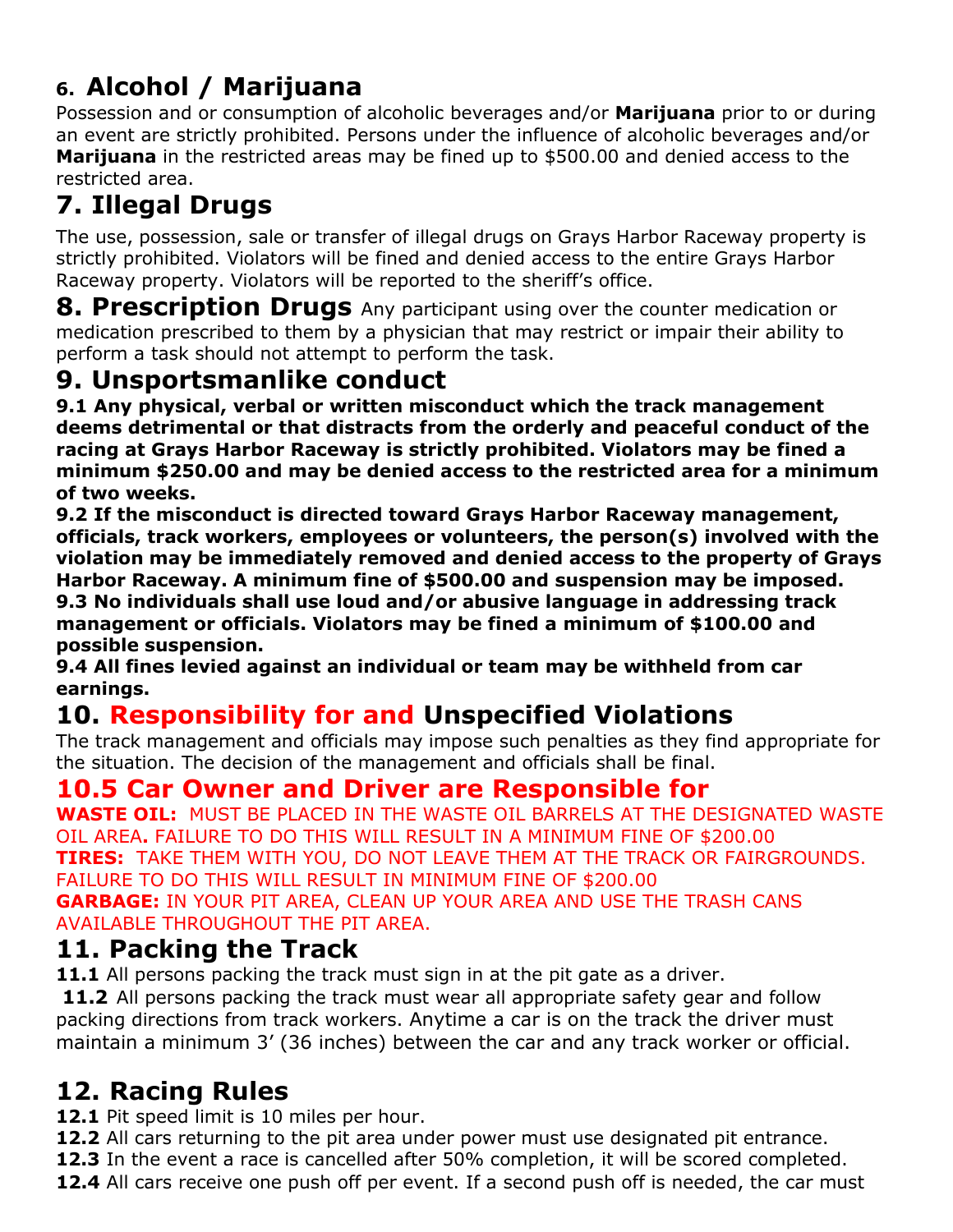start at the rear of the lineup. Red flag and safety stops excluded. **All safety stops should be on the front chute at the flag stand area**.

**12.5** Any qualified car that did not start at the original start of the event and was not replaced by an alternate car may join the event at the rear on the next race stoppage, provided the event has not exceeded 20% of said event at the discretion of the Race Director.

. **12.6** Drivers causing two stoppages in a single event will be disqualified for event.

### **13. Flags**

### **13.1 Green Flag**

13.1.1 The green flag will indicate the start or restart of an event. After the cars are lined up in the correct order, the (yellow) traffic lights will be turned off; this indicates the race will start on the next exit out of turn four. In the event of a false or poor start, the yellow caution light will come on as the leaders reach the backstretch. The start will then be reattempted.

**13.1.2 If one or both front row starters jump the second start,** they will be moved back a row for the next start. **If a driver has a blatant excessive jump on the original start he/she may be put back a row.**

**13.1.3** Any car(s) advancing positions before the start or before the cone on a restart will be penalized two positions for each position gained. Penalty will be assessed at the next race stoppage or end of the event.

**13.1.4 Any driver that hits the cone on a restart:** If you pass before the chalk line, or the cone if single file restart or hit the cone, you will be penalized two positions at the next race stoppage or at the end of the race **unless the driver is avoiding a collision. A second infraction will result in disqualification**. **If a driver is alongside the car in front of him at the cone he must let the car back in front of him before the exit of turn 2 or be penalized for jumping.**

13.1.5 Restarts after one lap is completed will be single file. No gaping or passing before you pass the cone.

### **13.2 White Flag**

**13.2.1** The white flag indicates one lap remaining in the event.

**13.2.2** Should the race be stopped on the last lap, the restart will consist of two laps at green, white and then checkered.

### **13.3 Black and White Checkered flag**

**13.3.1** A checkered flag will indicate the end of an event.

**13.3.2** If the leader receives the checkered flag and the race is stopped before all cars cross the finish line, the race will be scored complete. The cars crossing the finish line before the stoppage will be scored accordingly, the remaining cars will be scored as they had completed the previous lap. Cars involved in the stoppage will be scored last on their respective lap.

### **13.4 Yellow Flag**

13.4.1 A yellow flag condition is considered a race stoppage. Cars will slow to a pre-race speed and maintain a single file line. Cars out of position will be advised by track officials **and / or over the Raceceiver frequency** where to line up.

13.4.2 If a pace truck is on the track, **no cars are allowed to pass** it without permission. Violators will be sent to the rear of the field or disqualified.

13.4.3 Cars entering the work area during a yellow flag condition, that complete the work before the race is ready to resume will be allowed to restart at the rear of the lineup. Lineup will be in the order they return to the track.

13.4.4 Cars involved in the race stoppage that go to the work area will be given the time it takes the pace truck to complete two laps past the flagman to make repairs. The laps begin when the last car involved arrives in the work area. Lineup will be in the order they return to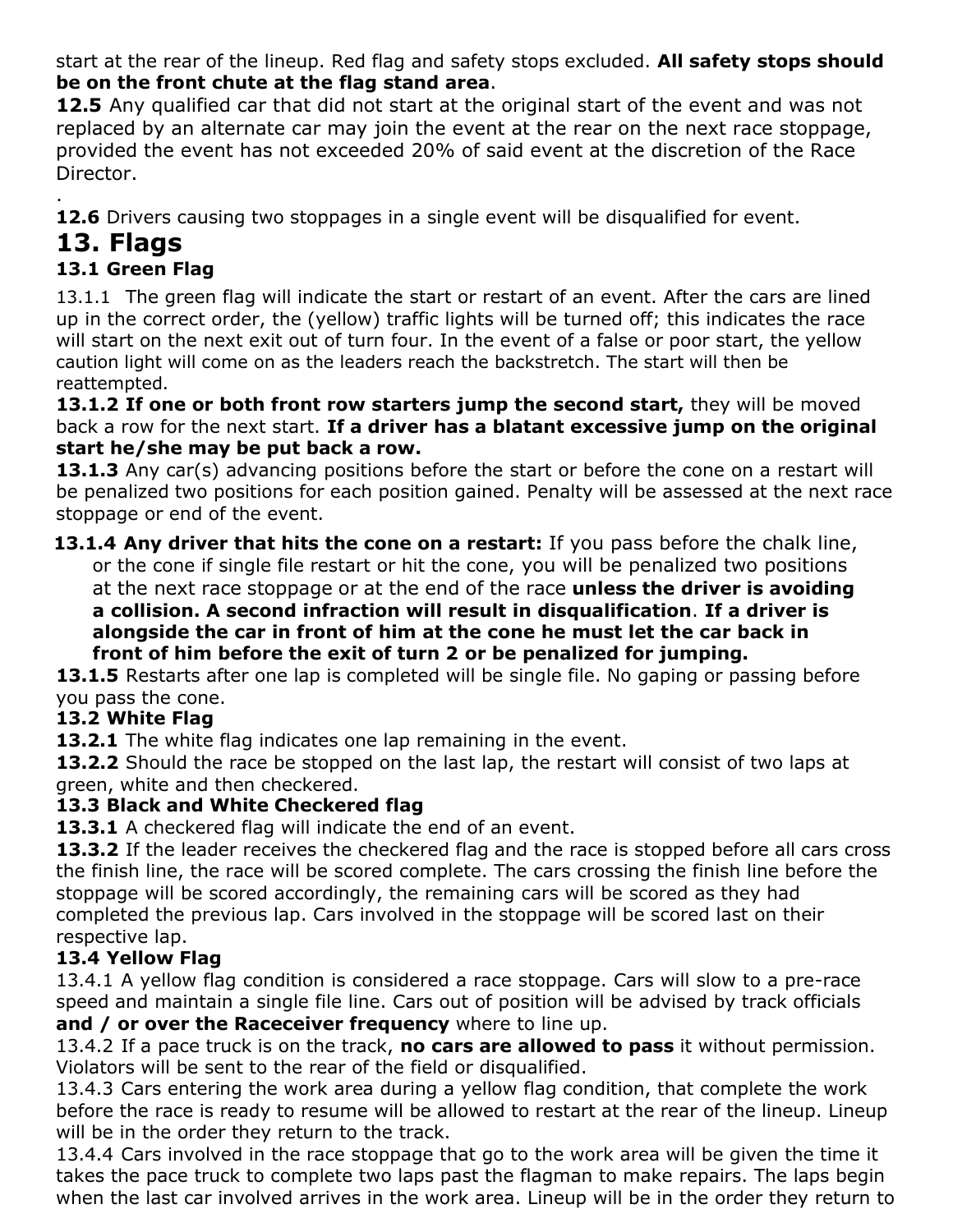the track. **Cars not involved in the race stoppage that go to the work area will not get a two laps work period. The race will resume when the lineup is correct. Any driver causing two yellow flags will be disqualified for that event.**

### **13.5 Red Flag**

13.5.1 A red flag condition is considered a race stoppage. Cars that blatantly drive past the crash scene will be penalized **Two (2) positions** or disqualified **at the Race Directors option.**

13.5.2 Cars stopping must stay off the inner apron and not block openings whereemergency personnel or support vehicles respond from. Cars entering the work area during a red flag condition that complete the work before the race is ready to resume will be allowed to restart at the rear of the lineup. Lineupwill be in the order they return to the track.

13.5.3 Under red flag conditions: On a **"Closed Red", No crewmen or individuals are allowed on the track. Violation will result in a disqualification.**

13.5.4 On an **"Open Red"**, The crew may work on the car on the track. If a tire change is required, the car must go to the work area, see 13.5.2

13.5.5 If fuel is added, the crew must have a **manned fire extinguisher** at the car and use an **anti-slosh funnel**. Violation of this will result in disqualification.

13.5.6 If a car is involved in an accident, only emergency personnel and **two** crewmen are allowed at the car until the driver has vacated. Crew members must follow the direction of the emergency personnel.

13.5.7 Persons not directly involved with the car(s) involved in the accident must stay back. Violation of this will result in a fine.

13.5.8 When the "Clear the Track" command is given, all personnel must leave the track in a timely manner. Violation of this will result in the car being penalized to the rear of the line up or disqualification.

### **13.6 Black Flag**

13.6.1 If a driver receives a black flag during an event, driver must enter work area for explanation. Drivers receiving a black flag will leave the track immediately, failure you to do so will result in disqualification from that event and may be fined.

13.6.2 Drivers that are black flagged for mechanical or safety reasons may return to the event once repairs are made and the track is open.

13.6.3 If a driver is black flagged and stops to create an intentional yellow, driver is subject to a penalty or fine.

13.6.4 A furled black flag will be a warning against on-track violations.

#### **13.7 Blue Flag with a Yellow Stripe: If a driver receives a blue flag with a yellow stripe. It means hold your grove leaders are coming up upon you. 13.8 Re Entry**

No cars are allowed to enter the racing area after the track and / or pace truck caution lights are turned off.

# **14. Safety Rules– It is the car owners responsibility to ensure his/her car is safe and properly maintained for**

### **racing.**

**14.1** No modifications of any manufactured safety products allowed.

**14.2** The following must be worn during any event other than wheel packing

14.2.1 **Snell SA 2010** or newer full face helmet required**.**

14.2.2 Arm Restraints

14.2.3 SFI Fire suit, minimum two layers.

14.2.4 Fire retardant Underwear, Head & foot socks. Fire retardant neck collar or Hans type neck collar recommended.

14.2.5 Fire retardant gloves and racing shoes.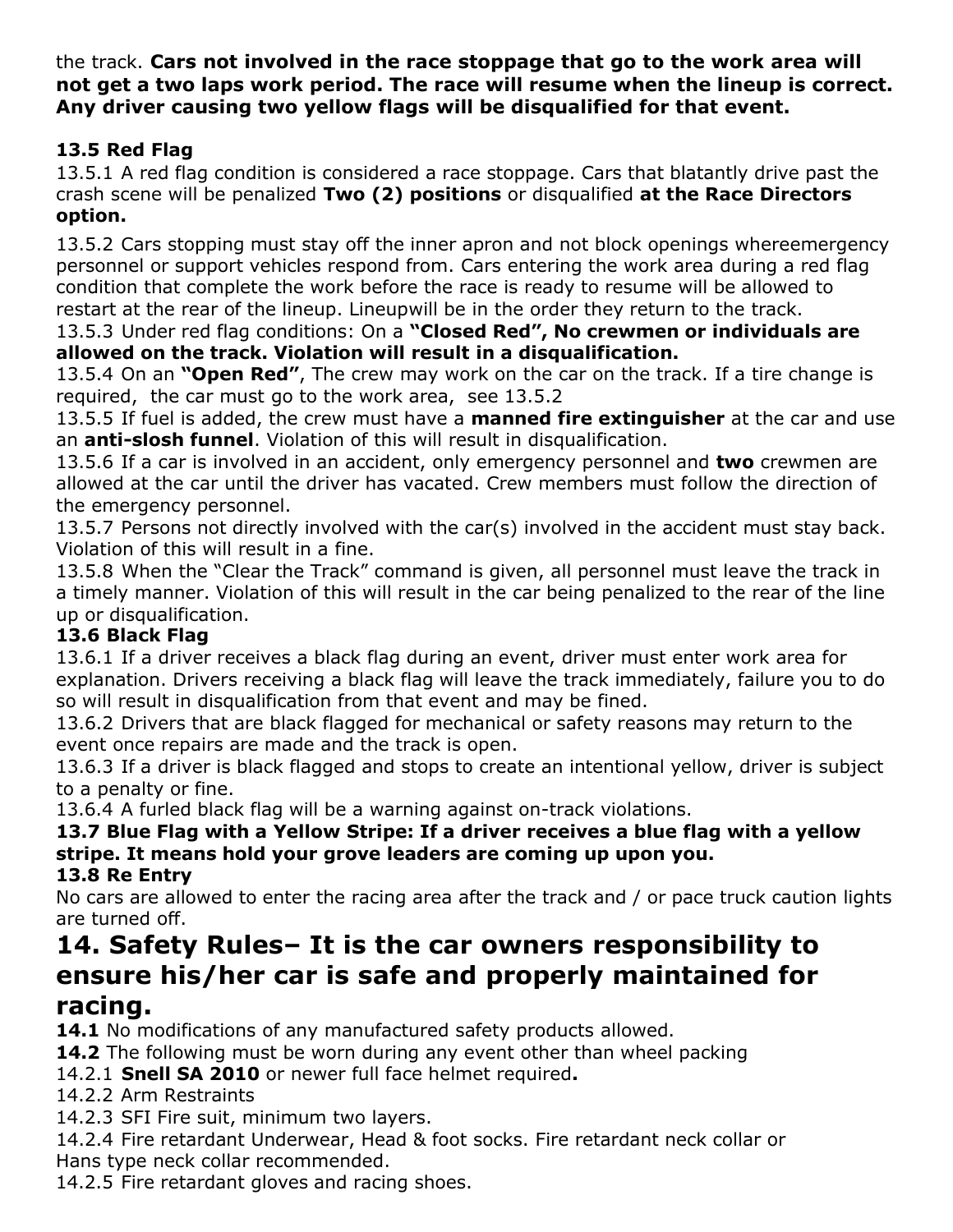- **14.3** When wheel packing, drivers suit, gloves and helmet mandatory.
- **14.4** Right side head net, **or approved head restraint seat.**
- **14.5** Current five point seat belt harness. Mounted per manufacturer's instructions. 15.5 or SFI 15.1 approved restraint system. UNTIL THE DATE OF THE BELT EXPIRATION (TWO YEARS FROM THE DATE OF MANUFACTURE). LATCH TYPE 5-POINT SEAT BELTS mounted per manufacture. (must have Label) Seat belt restraint systems shall be installed and used in accordance with manufactures instructions. In any type of manufacture's installation, the fasteners must be magnetic steel unless using type of mount in which seat belts wraps around the roll cage. A seven-point harness is recommended. Seat belt material should not be permitted to come in contact with any sharp or metal edge, including when the material passes through the seat.
- **14.6** Approved roll bar padding on roll bars within range of drivers head.
- **14.7** High-back approved racing seat. Minimum three 5/16" mounting bolts.
- **14.8** Padded knee guards.
- **14.9** Driveline hoop. Minimum 1" O.D. x .065 4130 chrome alloy material.
- 14.10 Sealed firewall between the driver and engine.
- **14.11** Hood must cover radiator cap and engine.
- **14.12** Floor pan must be securely fastened and extend to each frame rail and from the motor plate to the seat. Not allowed under the engine or fuel tank.
- **14.13** Throttle pedal must have toe strap. Not recommended to mount to floor pan.
- **14.14** Main fuel line must have ¼ turn shut off if fuel pump is mounted in front of motor.
- **14.15** Fuel lines must be reinforced pressure hose. No plastic lines.
- **14.16** Approved fuel tanks with bladders only. Flush mount caps and non-spill vents. **Fuel tanks shall retain the traditional sprint car tank shape, no square back shapes.**
- **14.17** On/off or push/pull ignition switches only. No keys.
- **14.18** No mirrors or communication devices **except Raceceiver**. **Only track official may talk to drivers, violators will be disqualified & fined \$250.**
- **14.19** Driveline must be enclosed in driver's compartment.
- **14.20** No external coolers.
- **14.21** No **clip on** wheel weights.
- **14.22** Wheel wing nuts not to extend past rim.
- **14.23** All wheels must be approved for racing.
- **14.24** All hubs must be approved for racing.
- **14.25** Wheel covers must be attached by **minimum 5 Dzus fasteners or 3 5/16**
- **flangehead bolts. Approved fastening systems: Keyser Manufacturing, part #100 7-101. Wehrs Manufacturing Part # (WM377A-312 Aluminum 5/16) (WM377S-312 Steel 5/16) Triple X Chassis Part # SC-WH-7810 (for 1" spring) / SC-WH-7820(for 1 3/8" spring) Smith Precision Products Part # MC-516-18**
- **14.26** Foot operated hydraulic brakes that work required.
- **14.27** All cars must have top wing at all times.
- **14.28** Roll cage must be 2" above drivers Helmet.

#### **14.29 Drag Link and LF radius rod must be made of 4130 steel with steel rod ends. Drag Link must be tethered to frame.**

**14.30 FIRE CONTROL** It is recommended that teams have in the rear of their transporter an easily accessible fire extinguisher of at least 2.5 gal FFF or equivalent.

### **15. Chassis Rules Limited Sprint Classes**

**15.1** Space frame design only. Roll bars must be 4130 chrome alloy. Minimum size of roll cage will be 1 ¼" X .120 WALL OR 1 3/8" X .095. Cage bracing must be minimum 1' x .065. Must be of modern and normal design.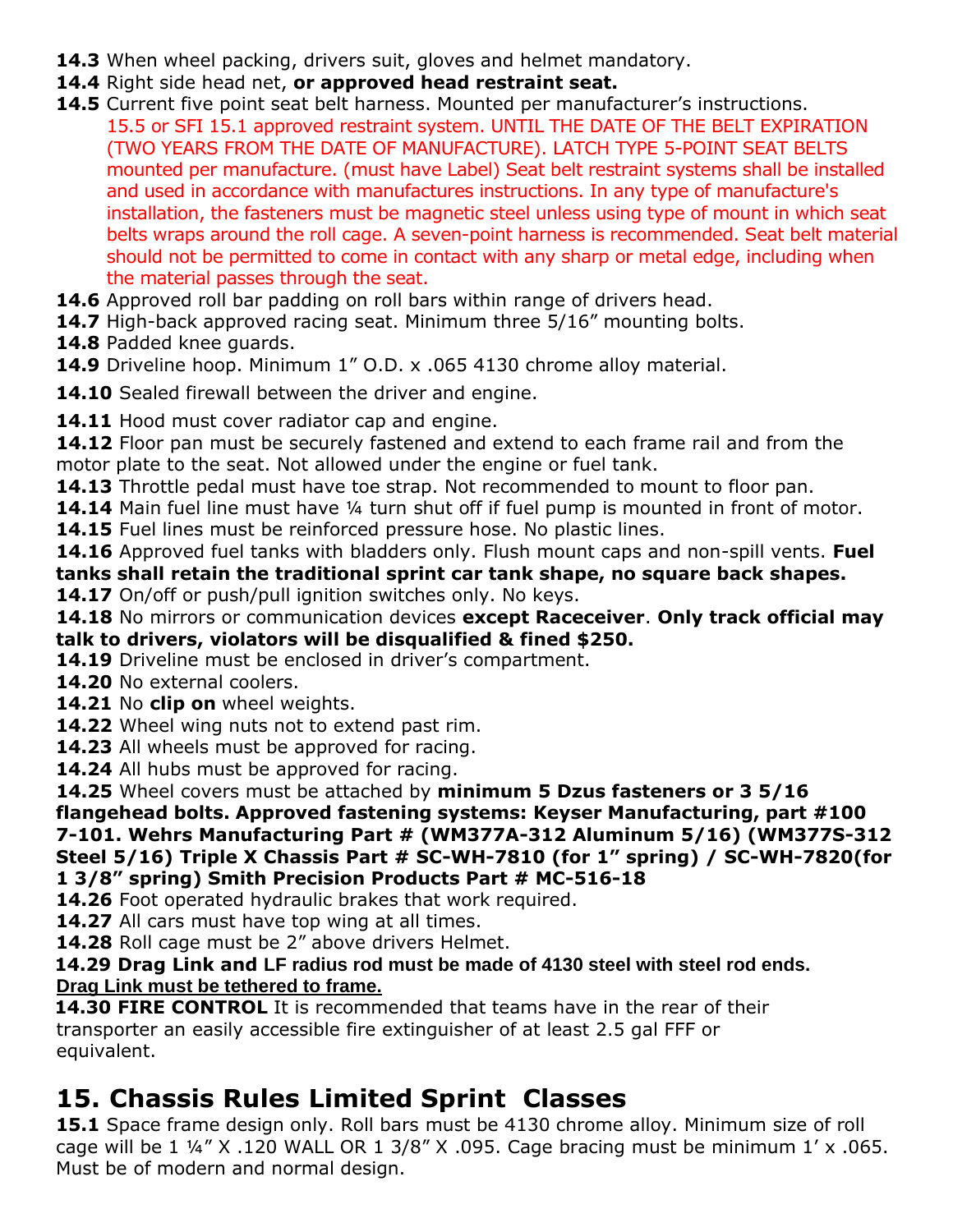**TORSION ARM STOPS WILL BE MANDATORY** on both sides of the front torsion bars. The retainer may be of the rod-type with a securing cap or insert with an expanding mandrel, any other Torsion arm stop design must be approved by track Tech. Torsion arm stops must be installed and used in accordance with the manufacturer's instructions.

**In 2019 all chassis will be require to have additional bars installed to support and decrease the span between the front and rear uprights. The new support bars must be an addition to the front** and rear uprights. The left and right side support bar do not have to be the same. These additional **bars will be minimum 1.375 X .083 ASTM4130 normalized steel or equivalent material. Left and right side support bars may be one of two forms a "Curved Support Bar" similar to current "safety bar" used in some chassis' or a "Non-Curved Support Bar" similar to the WoO Craftsman Sprint Car Series Rules.**

**The Curved Support Bar will attach to the top rail to create a span between 15" and 20" from the front upright to the support bar. This measurement will be made from the rear point of the front upright to the forward point of the support bar. It will attach to the hip rail and have a gusset attached above the curve to the rear upright at the point opposite of the rear brace/shock mount** bar. The outer most point of the curve will be between 4" and 7" measured from the outer edge of **the uprights.**

**The Non-Curved Support Bar will be attached to the top rail to create a span between 15" and 20" from the front upright. This measurement will be made from the rear point of the front upright to the forward point of the support bar. The bottom of the Support Bar will attach to the rear upright at the point opposite of the rear brace/shock mount bar. See drawings below.**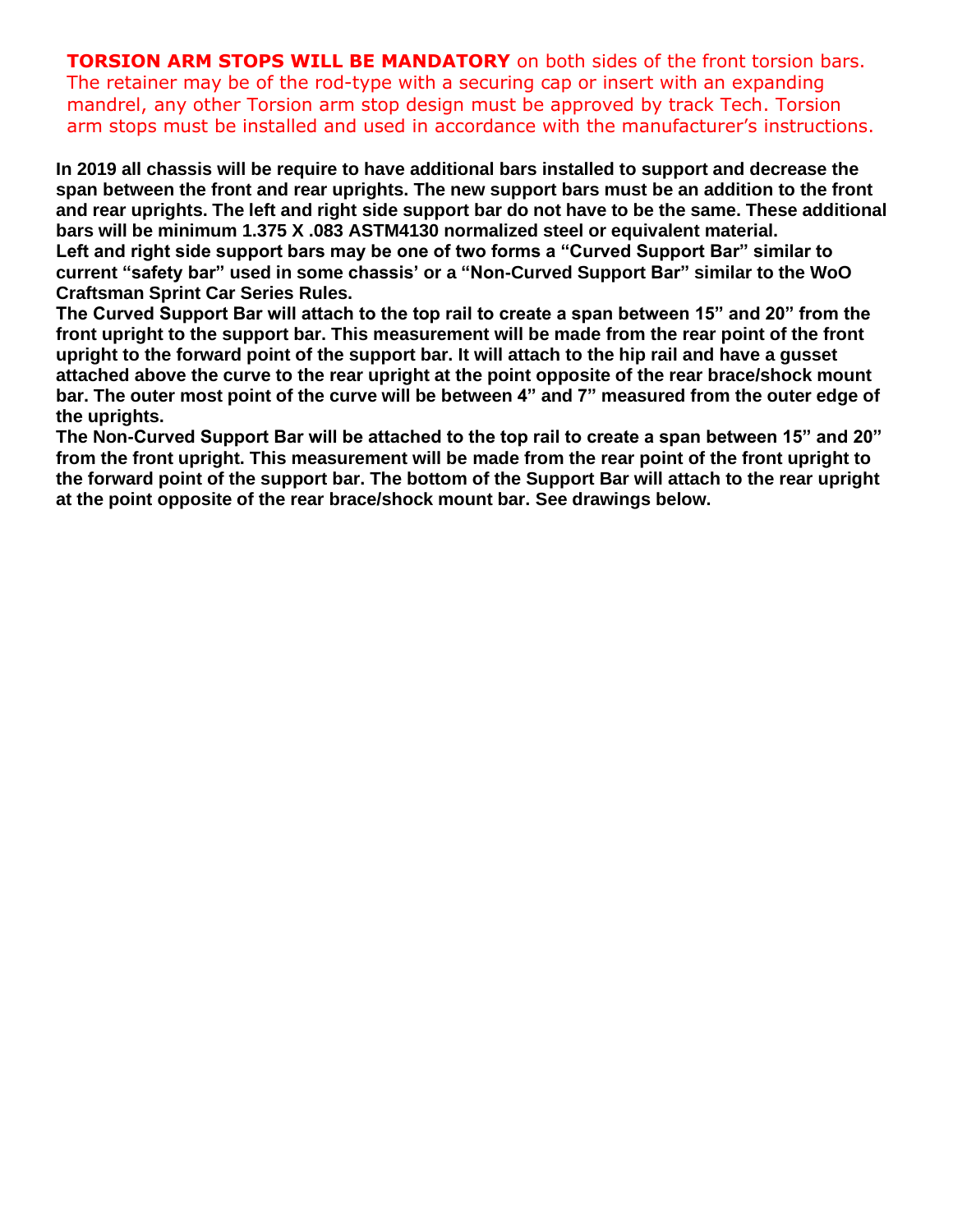# Support Bar



**Curved Support Bar Drawing** Distance of spread between 15" & 20" D|stance of spread between 15" & 20"  $4"$  to  $7"$ to 7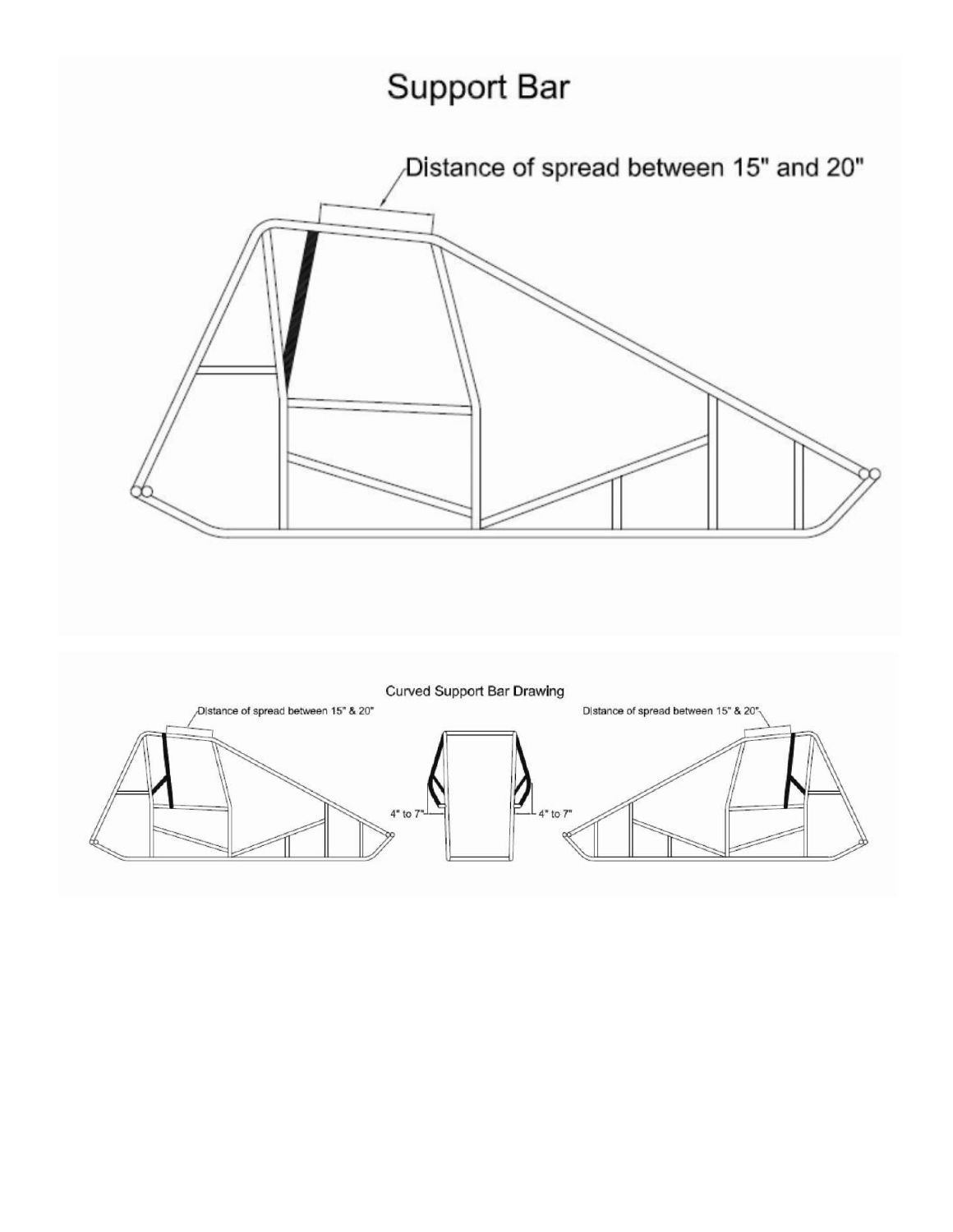

Drawing 16.12.3 **By Tom Devitt** 



**15.1.1 Slip joints will no longer be allowed in any form. Bolted or clamped slip joints will no longer be allowed. If a current chassis has a slip joint it will have to be welded the full circumference of the tube to become solid**.

**15.2** Front, rear and side nerfs required at the start of the race. All nerfs and bumpers must be attached with a minimum 3/16" steel fastener. No pop rivets.

**15.3** Side nerfs not to extend past tires. **Nerfs must be attached to the chassis at 3 points.** Front nerf minimum 12" wide and rear nerf minimum 6" vertical contact area. All nerfs and bumpers must be steel, front nerf may be aluminum. Minimum 1" O.D. No air deflectors on nerfs or bumpers.

**15.4** Wheel base minimum of 82". Tread width minimum of 48" center to center.

**15.5 No traction control devices**. Violators will be fined and suspended.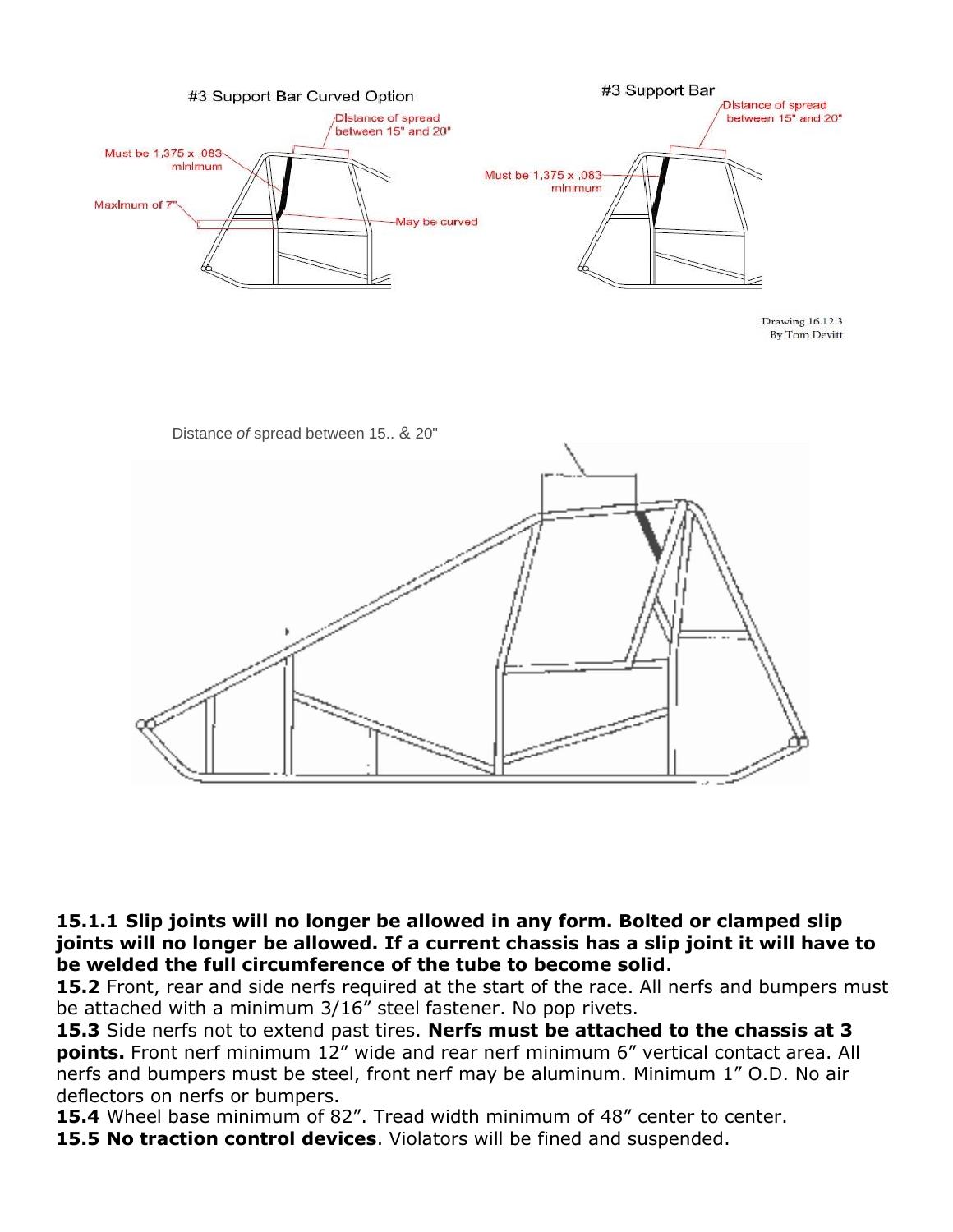**15.6 Coil, power boxes and all electrical components must be on engine side of firewall.**

### **15.7 No electrical disconnects in cockpit.**

**15.8** Body style and design must look like a standard and normal sprint car. **No unusual shaped or added panels to deflect or catch air.**

**15.9** All tires must be "Hoosier". Recommended **RR 105/18-15 HTW** or 105/16.0-15 Medium compound. LR 15.0/90, 92, 94, 96-15 H12 Compound recommended, D10 and RD 12 compound also recommended. Front 85/8.0-15 D10, D12 recommended.

**15.10 No cockpit adjustable parts except wing slider.**

**15.11 Must have left front and inboard brakes, right rear optional.**

**15.12** Brake rotor material optional**.**

**15.13 Steel or Aluminum wheels allowed. Right rear must have bead lock.**

**15.14 Battery ignition or Magneto optional.**

**15.15 Battery must be securely fastened and covered to prevent spilling.**

### **16. Wings**

**16.1** Top wing surface area not to exceed 25 square feet.

**16.2** Nose wing top surface shall be maximum 6 square feet.

**16.3** Top wing side panels maximum vertical height is 30".

**16.4** No dual stage wings.

**16.5 No offset or angled shape to the body or side panel design.**

**16.6 Side panels mounted at 90 degrees to the main body.**

16.7 Side panel length not to exceed 12" total past the front or rear of main body.

**16.8 Wing T-post should be built from 1" X .083" minimum ASTM4130 normalized steel or equivalent material. Parts made from castings must be HRP Heat treated type.**

**16.9 1" Wicker bill allowed on nose wings.**

### **16.10 Top wing specifications:**

**16.10.1 Curved top wings may not exceed 2 1/2″ of total dip in the top surface measured from front to back. No wickers bills allowed.**

**16.10.2 Top wing may be of 'Flat Top' design. Main body thickness not to exceed 9". 1" wicker bill allowed.**

### **17. Weight Rule**

**17.1** Minimum weights at the conclusion of an event and include the driver. **No allowance for parts lost during the event.**

17.1.1 Limited Sprint **class 1575 lbs. with winged event or 1475 lbs. non wing event 17.2** Cars found underweight will be **disqualified** and forfeit money and points for said event.

**17.3** Added weight must be between frame rails and axles, securely fastened.

**17.4 All cars weighing will have a crew to push car on & off scales.**

17.5 Top three cars from each heat and main must weigh before returning to pit stall. Cars that do not stop and weigh may be disqualified. **If in doubt, STOP at the scales. Only exception is if no weigh ins are announced by the Management or Race Director.**

## **18 Engine Rules Limited Sprint Class Chevrolet Engine**

**18.1** Methanol fuels only. No performance enhancing additives. **Including but not limited to Nitro methane and propylene oxide.**

**18.2** Normally aspirated, piston driven engines only.

**18.3** Injectors must be individual stack per cylinder design with single round butterfly.

**18.4 Injectors: 2 3/16 inch maximum inside diameter of injector stack - 2.187 at least 3 inches in length. Note: Larger injectors may be used, but sleeves a minimum of 3 inches in length must be installed in stacks above the Butterflies. No**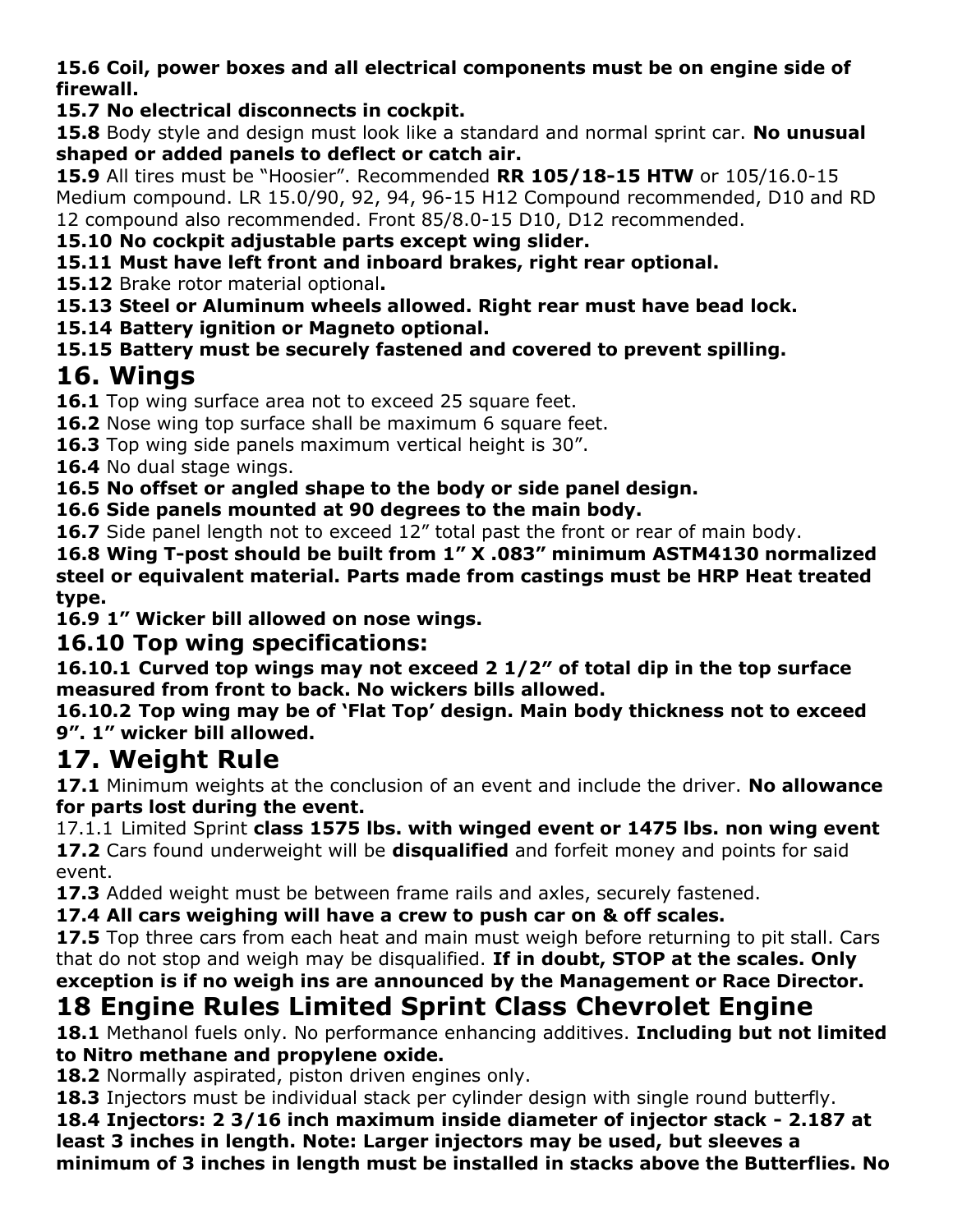**relief hole may be drilled above the Butterfly on any injector. No Alteration of injector manifold mounting holes will be allowed.**

18.4.1 Maximum cubic inch 365

18.4.2 No titanium cranks or rods.

18.4.3 Steel blocks only.

**18.4.4 If carbureted, a maximum of one 4 barrel @ 850 CFM allowed.**

18.4.5 Injector nozzles not permitted in the cylinder head.

18.4.6 No titanium cranks. **Stock production style crankshaft only, 3.480 or 3.500 stroke only**. No stroked or de-Stroked cranks. No interchange of crankshafts or rods to blocks allowed. Stroke must match block. For balancing purpose, cross drilling of the rod journal permitted. **No altering of the throws or counter weights. O.D. of the rear flange may be reduced to fit through the motor plate and U-joint housing. Highly recommend a stock steel 350 Chevrolet crank or an unaltered Scat std. crank part**

**# 435010.** No lightening or polishing allowed. Balancing is allowed .

18.4.7 Steel connecting rods only.

18.4.8 Standard OEM Steel block or Dart Block allowed.

18.5.1 **Dart head #10120010** only or Stock production **unaltered** straight plug steel Chevrolet heads, part numbers allowed casting numbers 3947040, 3947041, 3927186, 3927187, 3917290, 3917291, 3973414, 3782461, 3782461X, 3890462, No Bow tie casting heads. No angle milling or milling off the intake side of the heads. No Vortex Heads. 18.5.2 No porting, polishing or port matching of heads allowed.

18.6.9 Roller rockers allowed. Stud mount only, no pedestal or shaft mount. **Maximum**

#### **Rocker Arm ratio 1.6.**

18.6.10 Flat tappet or solid cams only. No mushroom or roller cams. Stock style lifters only, no hardened or lightweight lifters allowed. Lifters Must not weight less the 86 grams

#### 18.6.11 **Solid core steel or stainless steel valves only. Maximum 2.05 Intake, maximum 1.6 exhaust. Std. stem size.**

#### **18.6.12 Retainers and Locks: Steel Recommended.**

18.6.13 Flat top pistons only. No pistons above the deck. Domed pistons allowed in engines that are 292 c.i.d. or smaller.

18.6.14 TYPE OF OIL PAN OPTIONAL. DRY SUMP OILING SYSTEM IS OPTIONAL.

### 18.6.15 **Oil pan must have a 1" inspection plug on the side.**

18.6.16 Magnetos allowed. See rules 15.14 & 15.15. If you're not sure, Ask.

18.6.17 Crank driven water pumps only. Direct or belt driven.

18.6.18 No electric fuel pumps.

### **OR CRATE ENGINE OPTION**

Engine for this OPTION is a GM *SEALED* #19318604 or #88958604 crate engine, commonly known as a GM604. Engine CANNOT be modified or have the design integrity of the 604 altered. ENGINE MUST RETAIN FACTORY SEALS and may have IMCA seals, Dirtcar seals or Pace Automotive seals.

Chevrolet GM604 Sealed Crate Engine Package

#### **What are the mandatory parts?**

**1. The Chevy Performance sealed GM604 engine.**

**2. Crate Innovations C11-21115 Crank Balancing Hub and Yoke Assembly**

**3. Crate Innovations C11-BLK216 Carb Spacer and linkage**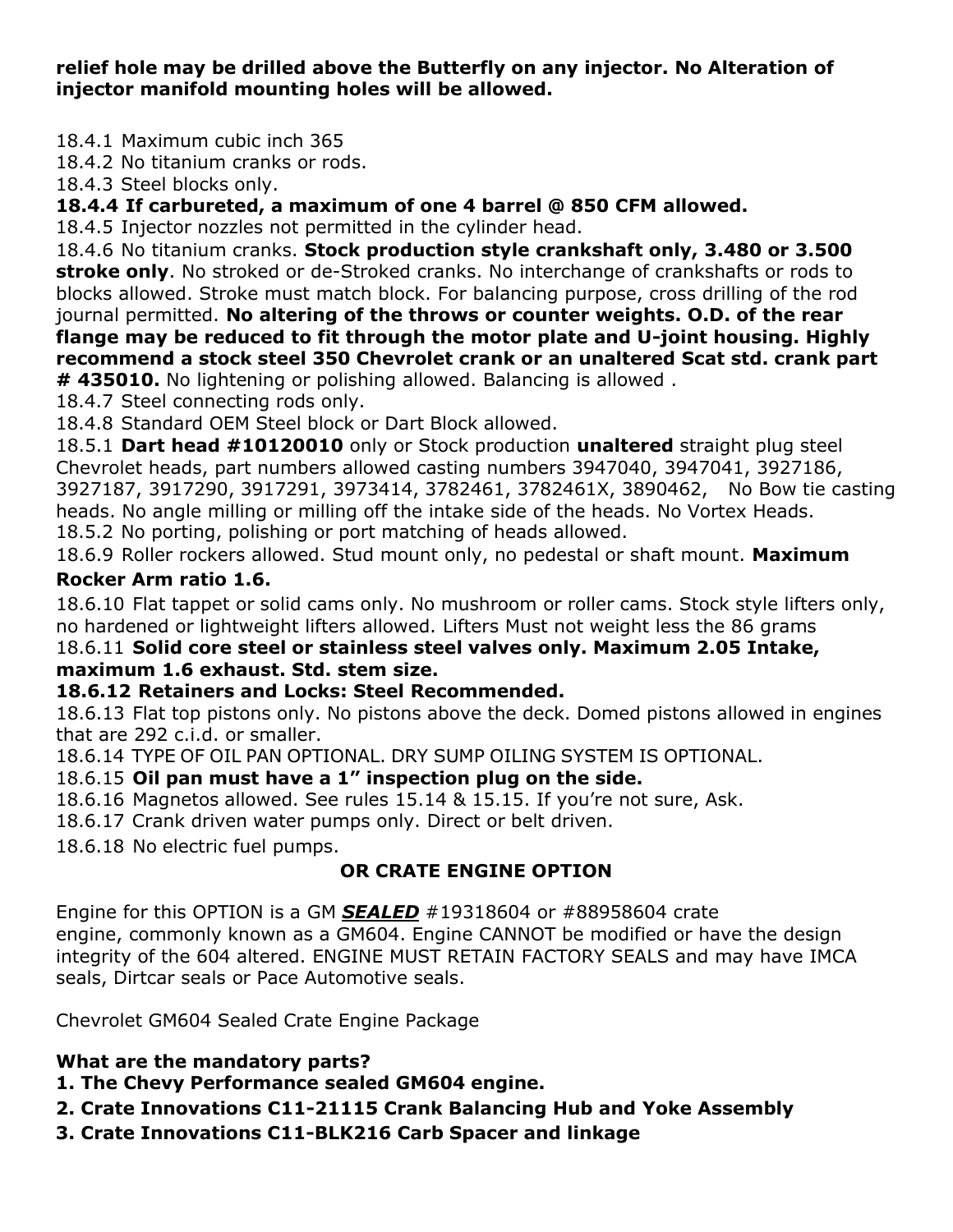**4. MSD 8727CT Rev Control set to 6700 rpm or MSD #8728 Soft Touch** *DIRTcar branded* **Rev Control with a 6,700 RPM chip installed**

**5. Chevrolet Performance installed HEI distributer and ignition is required. The distributor advance curve may be "LOCKED" all remaining parts must remain stock as manufactured or MSD 8365 Distributor**

**6. Schoenfeld Headers part number-steel SCH1052LVCM-3 Schoenfeld Headers (this is only header that fits the 604) - unaltered, no merge collectors.**

**7. QFTQ-750-CTA Quick Fuel 750 cfm alcohol carb (or) QTFQ-650-CTA Quick Fuel 650 cfm alcohol carb or Willy's Carburetor PN# WCD66041EQ/ with WCD5003 super bowl .**

**Engine will have a maximum RPM of 6700. Engines may have cam drilled for rear drives.**

**8. A 1" or #12AN size inspection plug is required on the oil pan (failure to do so will be require pan removal upon request).**

**9. OEM style bolt on belt driven waters pump only.**

**Limited Sprint engine rules are intended to control costs and create a level and fair playing field for all competitors. If you are not sure about upgrades or modifications, ask Grays Harbor Raceway management or tech's first.**

### **19. Mufflers**

**Unaltered**, functional mufflers intact at all times. Large oval Flow Master **(#5354510)**, Large Spin Tech box mufflers **(#1555) or Schoenfeld (#14272735). Max dba 95 @ 100'.**

### **19.1 MAX 23 DEGREE TURN DOWNS.**

### **20. Race Format**

### **20.1 Qualifying**

20.1.1 **Sprint cars will draw a pill for qualifying order.**

20.1.2 If a car is unavailable and misses its qualifying spot by more than two cars, said car will take one lap at the end. **The best the car can start is behind the inversion of the heat race.**

20.1.3 Cars that are too loud are disqualified and may change mufflers and take one lap at the end. **The best the car can start is behind the inversion of the heat race.** Cars that don't meet the dba requirement will not race.

20.1.4 Cars that take one lap at the end may not start the 'A' main any further up than the back of the inversion or fifth, whichever is greater.

20.1.5 If an event is delayed and qualifying is cancelled, heat races will be lined up according to car owner points.  $#1$  on the pole of heat one,  $#2$  on the pole of heat two,  $#3$ on the pole of heat three, etc.

20.1.6 If a car in any class has not drawn a pill before 5:00pm, it will retain the next highest number available for said class.

#### **20.2 Heat Races: All Classes**

20.2.1 Sprint cars will line straight up by their qualifying time with the top 4 inverted.

20.2.2 Classes with 27 or less cars will have two or three heats. The top five cars will retain their time and transfer to the 'A' main, provided they attempted to take the checkered flag.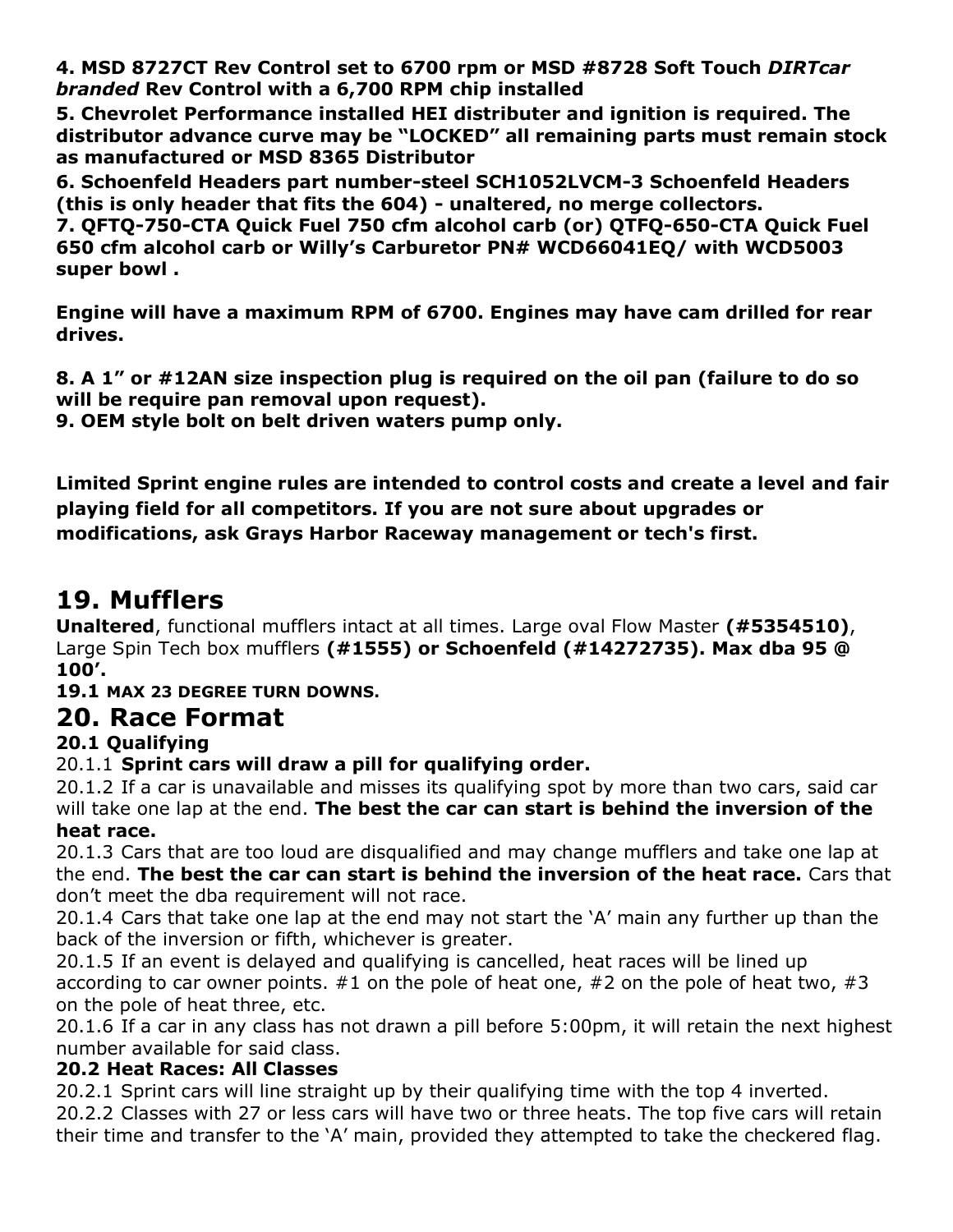20.2.3 Classes with 28 or more cars will have four heats. The top four cars will retain their time and transfer to the 'A' main, provided they attempted to take the checkered flag. 20.2.4 Sprint heat race transfer cars will line straight up by their original qualifying time with the inversion for the 'A' main start, provided they take the checkered flag in their heat. 20.2.5 You must take the checkered flag in your heat to get your time back. If you do not take the checkered flag, you will start behind the transfer cars. In the event of a "B" main, you will be lined up in the "B" main by your time.

20.2.6 Classes with 19 or more cars will have a 'B' Main.

#### **20.3 "B" Main Event: All Classes**

20.3.1 The 'B' main will line straight up by original qualifying time or pill draw. Transfer cars to the 'A' main will start at the rear of the 'A' main according to 'B' main finish.

20.3.2 If a 'B' main is cancelled, cars that did not transfer directly into the 'A' main from their heat race will be lined up from the start of the 'B' main.

20.3.3 'A' main cars that scratch after their heat race will be replaced by additional 'B' main transfers.

#### **20.4 "A" Main Event: All Classes**

20.4.1 The car(s) with the fastest qualifying time and/or lowest pill draw will roll the dice or draw a chip to determine the 'A' main inversion of '0', '4', '6' or '8' or Full Invert.

20.4.2 'A' main will be up to 18 cars. It is the Promoter's option to add cars.

**20.5** New or inexperienced drivers will start at the rear of all races for at least two weeks or until officials notify driver he can start in qualified spot.

**20.6 Cars that enter the work area with 5 laps or less remaining in the race will not be given the 2 lap wait period for repairs. When the lineup is correct the race will resume.**

**20.7 Lapped cars will be put in running order behind the lead lap cars when 5 laps or less remain.**

### **21. Point System**

**21.1** Equal points will be awarded to the driver and the car owner for each event.

#### **21.2** On Mid-season **the format will be a regular event format with qualifying, heats and mains.**

**21.3 Championship night the top six (6) in car owner points will be locked into the 'A'** main **straight up by points, they will race a six lap scramble race. The finish determines the starting lineup for each main. All other cars will qualify and start straight up behind the six scramble cars .**

**21.4** Switching car number and driver not permitted.

#### **21.5 Points**

| Qualifying | <b>Heat Race</b> | <b>Main Event</b> |           | <b>Optional</b> |
|------------|------------------|-------------------|-----------|-----------------|
| $1 = 8$    | $1 = 10$         | $1 = 40$          | $10 = 22$ | $19 = 4$        |
| $2 = 7$    | $2 = 9$          | $2 = 38$          | $11 = 20$ | $20 = 2$        |
| $3 = 6$    | $3 = 8$          | $3 = 36$          | $12 = 18$ | $21 = 1$        |
| $4 = 5$    | $4 = 7$          | $4 = 34$          | $13 = 16$ |                 |
| $5 = 4$    | $5 = 6$          | $5 = 32$          | $14 = 14$ |                 |
| $6 = 3$    | $6 = 5$          | $6 = 30$          | $15 = 12$ |                 |
| $5 = 2$    | $7 = 4$          | $7 = 28$          | $16 = 10$ |                 |
| $4 + 1$    | $8 = 3$          | $8 = 26$          | $17 = 8$  |                 |
|            | $9 = 2$          | $9 = 24$          | $18 = 6$  |                 |
|            | $10 = 1$         |                   |           |                 |

**21.6** All cars not transferring from the "B" will receive 1 point.